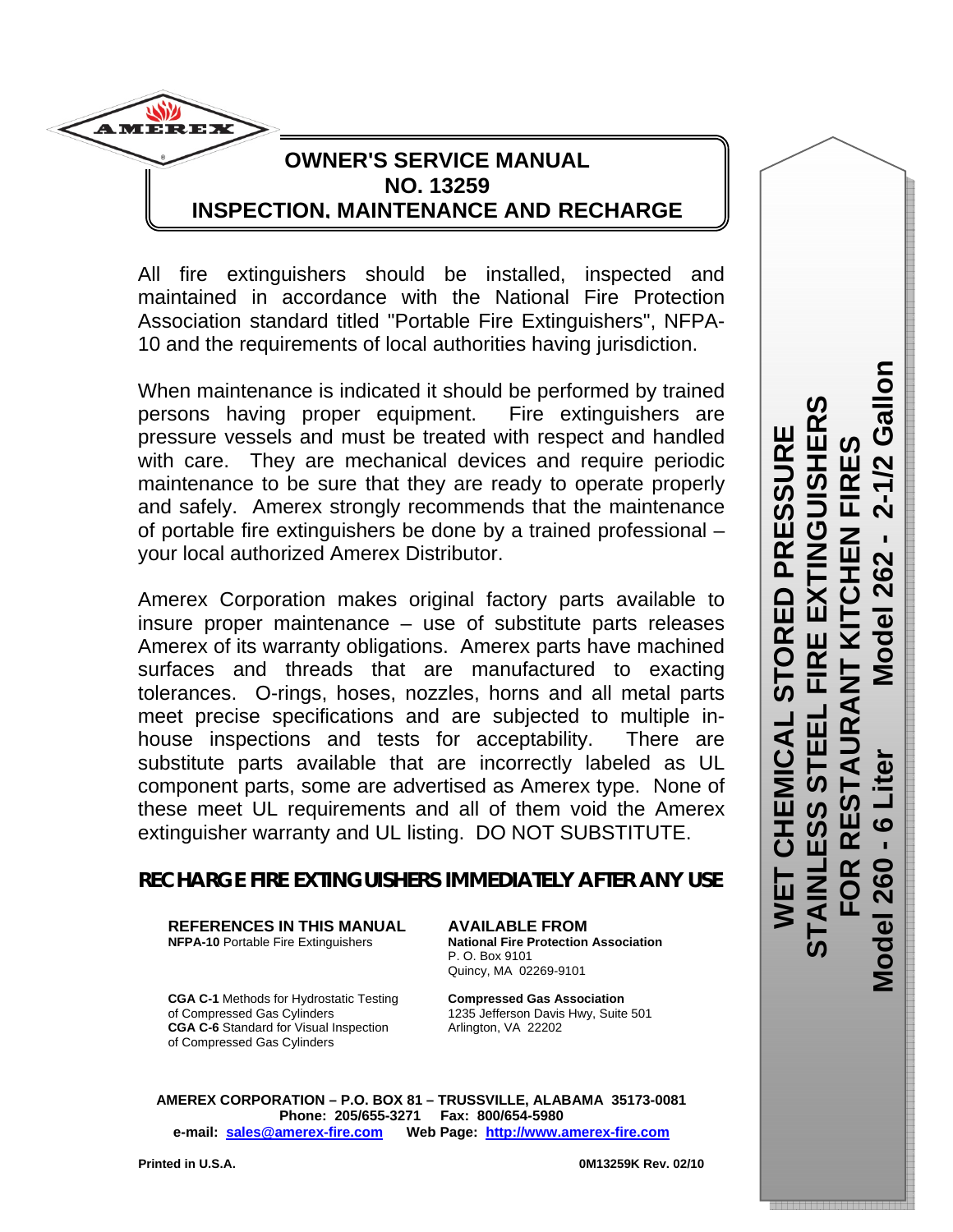**AMEREX CORPORATION DOES NOT SERVICE, MAINTAIN OR RECHARGE FIRE EXTINGUISHERS. THE MAINTENANCE AND RECHARGE PORTION OF THIS MANUAL IS PUBLISHED AS A GUIDE TO ASSIST SERVICE PERSONNEL IN THE INSPECTION, MAINTENANCE AND RECHARGE OF AMEREX FIRE EXTINGUISHERS ONLY. NO INSTRUCTION MANUAL CAN ANTICIPATE ALL POSSIBLE MALFUNCTIONS THAT MAY BE ENCOUNTERED IN THE SERVICE OF FIRE EXTINGUISHERS. AMEREX ASSUMES NO LIABILITY FOR SERVICE, MAINTENANCE OR RECHARGE OF FIRE EXTINGUISHERS BY PUBLISHING THIS MANUAL**.

#### **INSPECTING THE EXTINGUISHER**

This extinguisher should be inspected at regular intervals (monthly or more often if circumstances require) to insure that it is ready for use.

INSPECTION (NFPA-10) A "quick check" should be made of the extinguisher for the following:

- 1. Located in designated place.
- 2. No obstructions to access or visibility.
- 3. Operating instructions on nameplate (label) and facing outward.
- Seals and tamper indicators not broken or missing.
- 5. Determine fullness by weighing or "hefting".
- 6. Examine for obvious physical damage, corrosion, leakage or clogged nozzle.
- 7. Pressure gauge reading in the operable area.

#### **MAINTENANCE – SERVICE PROCEDURE**

MAINTENANCE (NFPA-10) At least once a year (or more frequently if indicated by an inspection), maintenance should be performed. Maintenance is a "thorough check" of the extinguisher. It is intended to give maximum assurance that an extinguisher will operate effectively and safely. It includes a thorough examination and any necessary repair or replacement. It will normally reveal the need for hydrostatic testing.

- 1. Clean extinguisher to remove dirt, grease or foreign material. Check to make sure that the instruction nameplate is securely fastened and legible. Inspect the cylinder for corrosion, abrasion, dents or weld damage. If any of these conditions are found and you doubt the integrity of the cylinder, hydrostatically test, using the proof pressure method and a suitable cage, in accordance with CGA Pamphlet C-1 and NFPA Pamphlet 10.
	- a. **NOTE**: When cleaning avoid use of solvents around the pressure gauge. They could seriously damage the plastic gauge face.
- 2. Inspect the extinguisher for damaged, missing or substitute parts. Only factory replacement parts are approved for use on Amerex fire extinguishers.
- 3. Weigh extinguisher and compare with weight printed on the Maintenance section of the nameplate (label). Recharge extinguisher if weight is not within the indicated allowable tolerances.
- 4. Check the date of manufacture on the extinguisher cylinder hanger loop or on the extinguisher nameplate. Cylinder must be hydrostatically tested every 5 years to the test pressure indicated on the label. **REPLACE EXTINGUISHING AGENT WITH NEW AMEREX CHARGE AT TIME OF HYDROTEST.**
- 5. Visually inspect the pressure gauge:
	- a. If bent, damaged or improper gauge, depressurize and replace
	- b. If pressure is low, check for leaks
	- c. If over pressurized (overcharged), invert the extinguisher and reduce to 50 psi (345 kPa) by depressing the valve lever. Repressurize to 100 psi (690 kPa). Check for leaks.

**CAUTION**: Be prepared for some discharge of liquid.

- 6. Inspect the footstand (base). If cracked or broken replace with proper footstand.
- 7. Check ring pin for freedom of movement by breaking the seal and removing the pin. Replace the ring pin if bent or if removal is difficult.
- 8. Inspect discharge lever for dirt or corrosion that might impair freedom of movement. Inspect carrying handle for proper installation. If lever, handle or rivets are damaged or distorted, replace with proper Amerex part(s).
- 9. Remove hose assembly, inspect hose assembly for damage, replace as necessary. Blow air through hose assembly to insure passage is clear of foreign material.
- 10. Inspect the valve assembly for corrosion or damage to hose thread connections. Replace valve assembly or component parts as necessary following the proper depressurization and recharge procedures.
- 11. Install hose assembly into operating valve. Torque swivel nut lightly with 15/16" wrench. Install in hose clip.
- 12. Install new tamper seal and record service data on the extinguisher inspection tag.
- 13. Rehang the extinguisher on the wall hanger bracket making sure that it fits the hanger bracket properly replace the bracket if necessary.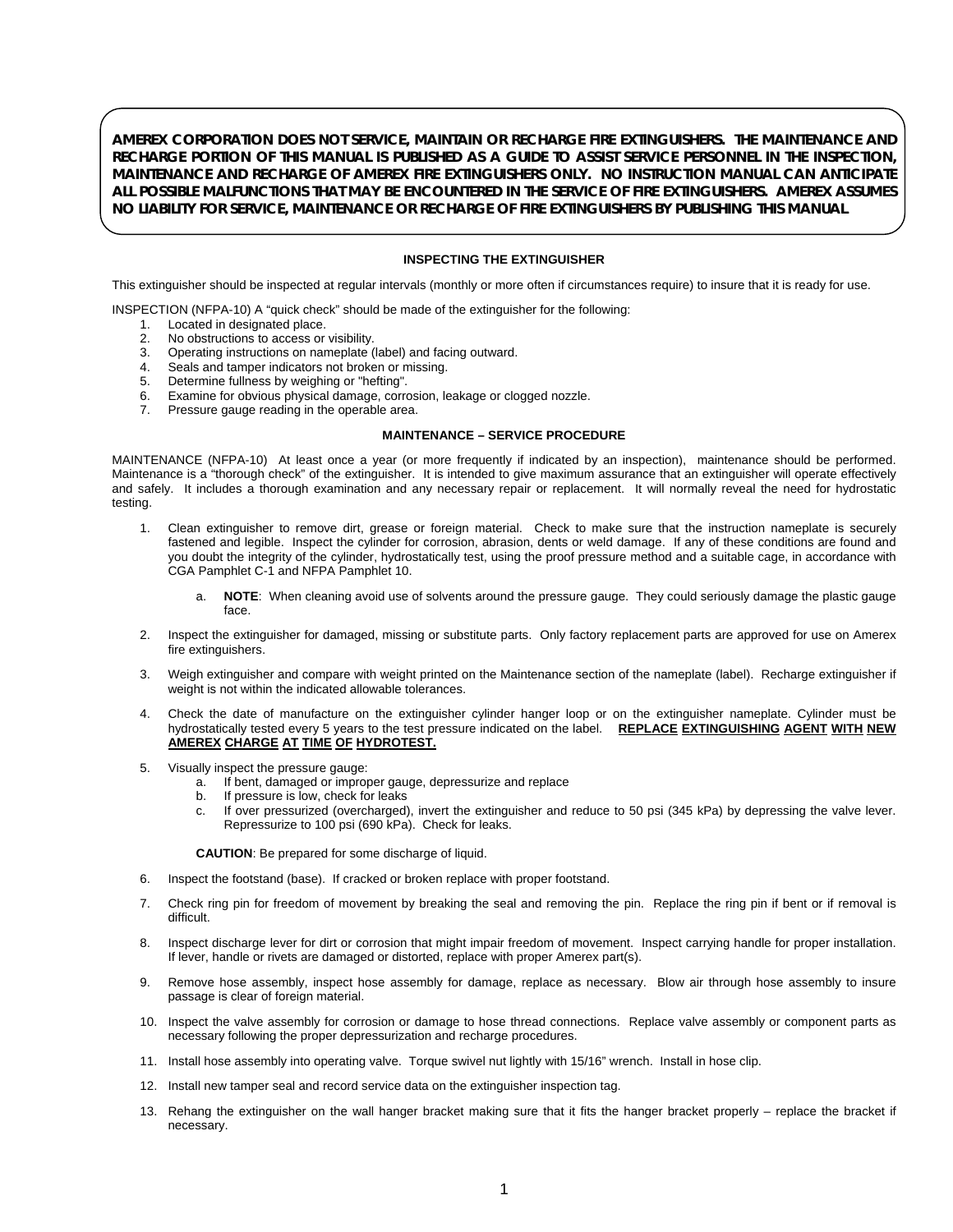### **RECHARGE**

RECHARGING (NFPA-10) The replacement of the extinguishing agent and includes the expellant for this type of extinguisher.

**WARNING**: a. Before attempting to recharge be sure this extinguisher is completely depressurized.

b. Use a regulated nitrogen pressurizing source. Set the regulator no more than 25 psi (172 kPa) higher than the gauge operating pressure.

 c. Check and calibrate regulator gauge at frequent intervals. The regulator gauge should be used to determine when the intended charging pressure has been reached. Do not use the extinguisher gauge for this purpose.

d. Never leave an extinguisher connected to a regulator of a high pressure source for an extended period of time. A defective regulator could cause the cylinder to rupture due to excessive pressure.

### **RECHARGING PROCEDURE**

- 1. Complete the "Maintenance-Service Procedure", items 1 thru 10.
- 2. Discharge all remaining pressure and wet chemical solution, making sure that there is no remaining pressure. Do not top off or reuse wet chemical.
- 3. Remove the valve assembly and disassemble by removing downtube assembly (use a wrench on the brass retainer, not the plastic tube), spring and valve stem from the valve assembly. Remove the collar o-ring from the valve assembly.
- 4. Thoroughly rinse all parts with clean water and wipe dry with a soft cloth. Blow the valve out with air or nitrogen. Inspect the collar o-ring, valve stem and spring – replace parts if worn or damaged. Lubricate the collar o-ring and small o-ring on the valve stem with Visilox V-711 (do not lubricate the valve stem seal). Inspect the downtube. If it is cracked or deformed replace with proper downtube (see Parts List). Inspect downtube o-ring, replace if necessary.
- 5. Remove fill tube. Rinse the cylinder with clean water and inspect the interior following CGA Visual Inspection Standard, Pamphlet C-6. Replace fill tube.
- 6. Model B260 (6 liter) Recharge using the Model 530-2 Liquid Charge following the instructions on the package. Model B262 (2½ Gallon) – Recharge using the Model 660 Liquid Charge following the instructions on the package.
- 7. Install a "Verification of Service" collar around neck of cylinder. Install valve assembly to the cylinder and properly align.

**CAUTION**: HAND TIGHTEN THE VALVE COLLAR NUT 100-125 IN LBS. MAX. (1.15-1.44 KG/M). OVER-TIGHTENING WITH A WRENCH WILL DAMAGE THE VALVE.

- 8. Install a P/N 09492 Fill (Pressurizing) Adapter on the valve outlet (where the hose assembly attaches) and pressurize with nitrogen to 100 psi (690 kPa). The pressure regulator should be set to no more than 125 psi (862 kPa). Remove Fill Adapter.
- 9. Check the collar, gauge, cylinder welds and valve orifice for leaks using a leak detection fluid or a solution of soapy water. Remove leak detection fluid from the valve assembly by blowing out with air and wipe exterior of the extinguisher to dry.
- 10. Install hose assembly into the operating valve. Torque swivel nut lightly with a 15/16" wrench. Install in hose clip.
- 11. Install ring pin with ring facing front of the extinguisher. Install new tamper seal. Record recharge date and attach new recharge tag.
- 12. Weigh assembled extinguisher and confirm that the total weight is within the allowable tolerances indicated in the Maintenance section on the extinguisher nameplate (label).